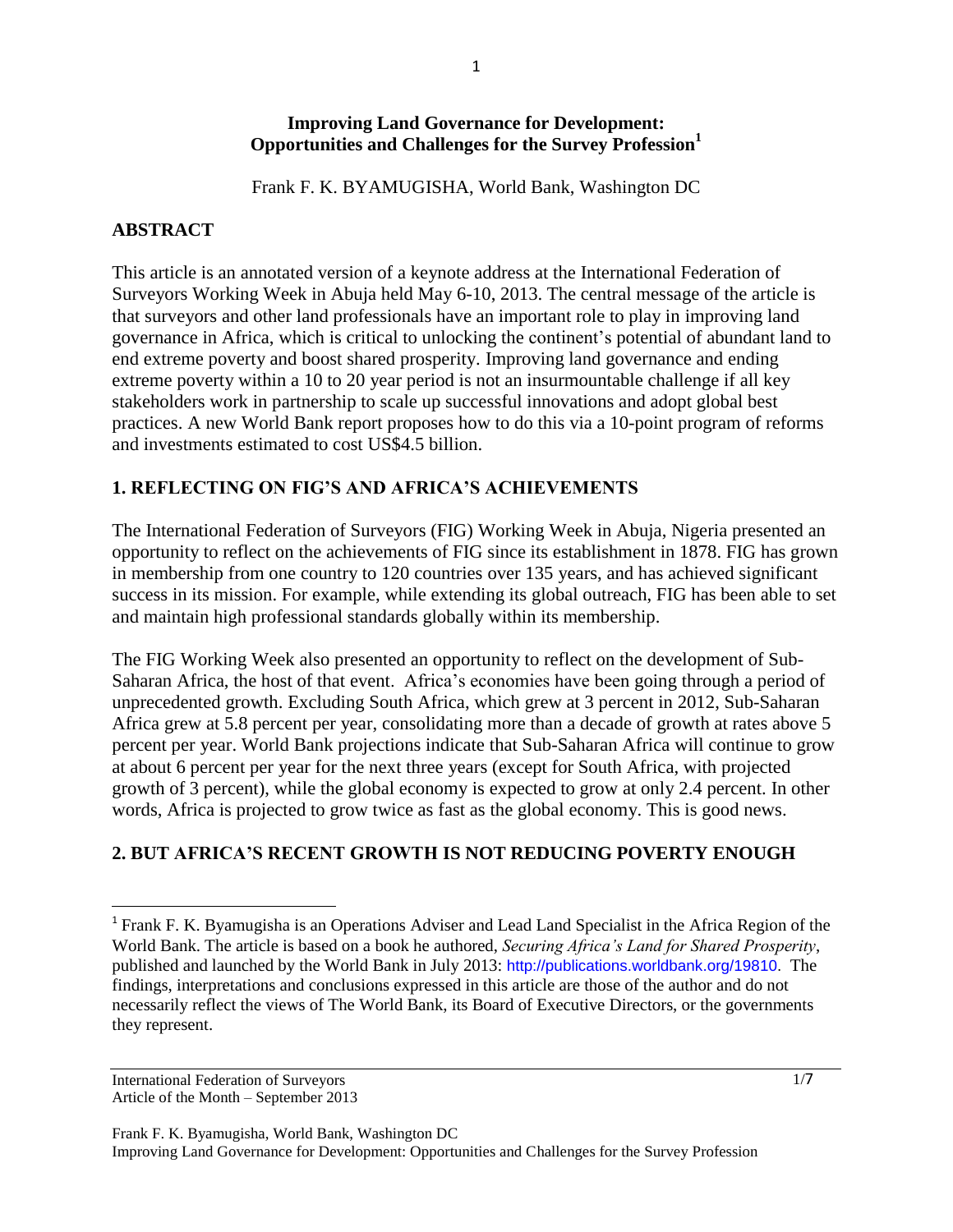While we were justified in celebrating Africa's achievements in Abuja, we cannot rest on our laurels. The greatest challenge to mankind today is the 1.2 billion people on this planet (about 22 percent of the population in the developing world) living in extreme poverty, on less than US\$1.25 a day. One-third of the people living in extreme poverty, 400 million, are in Sub-Saharan Africa, with nearly one out of every two Africans living in extreme poverty.

The co-existence of recent unprecedented growth and high levels of extreme poverty in Africa is paradoxical. There is no doubt that the strong economic growth of the last decade has reduced poverty in Sub-Saharan Africa (in fact, it reduced by 10 percent, from about 58 to 48 percent), but the growth impact on poverty has been substantially less than that achieved in other regions of the world. There are two main reasons: (i) inequality, and (ii) dependence on natural resources, especially oil and minerals. These have dampened the poverty-reducing impacts of income growth: growth has not produced jobs, and the revenue from oil and minerals has not been spent on the poor. Agriculture and manufacturing, the labor-intensive sectors that normally produce jobs, have not participated in this growth except in a few countries. To break the highgrowth, high-poverty nexus, two critical actions are required: spending revenue from oil and minerals on people-centered investments such as education, health, and nutrition and encouraging growth in the sectors that generate jobs and incomes for the majority of the population, particularly agriculture. This article focuses on the latter action, as it is more relevant for the majority of African countries and is the one where surveyors and other land professionals can more readily make a difference.

## **3. AGRICULTURE CAN END POVERTY IF THE POTENTIAL OF AFRICA'S ABUNDANT LAND CAN BE UNLOCKED**

In Africa, agriculture is the sector that produces the most jobs, providing a livelihood to 70 percent of the population. Growth in agriculture translates to a greater reduction in poverty than does growth in other economic sectors, with analysts estimating agriculture's poverty-reduction impact to be significantly higher (World Bank 2013). The challenge is to both boost agricultural productivity on currently cultivated land and to put into production the vast amount of currently unused land. Today, agricultural productivity in Africa is about 25 percent of its potential: yields of maize, a staple food for many people, stand at about 20 percent of that achieved at research stations. Clearly there is still a lot of room for productivity growth in agriculture for the sector to become a key driver of income and job growth. There is even more room to boost agricultural incomes and jobs from uncultivated land. Of the remaining and usable uncultivated land worldwide, 202 million hectares (representing 47 percent of total uncultivated land) are in Sub-Saharan Africa.

To cultivate the unused land and narrow the productivity gap, Africa needs to invest substantially more in agriculture. Investment in African agriculture has historically been low. But since around 2008, a combination of factors (including the food crisis, the commodity boom, and the financial crisis in America and Europe) has led to increased interest from investors to acquire land for large-scale agriculture globally. Two-thirds of the land acquired has been in Africa, prompting some critics to call it the "New Scramble for Africa." But why has this become a

International Federation of Surveyors Article of the Month – September 2013

Frank F. K. Byamugisha, World Bank, Washington DC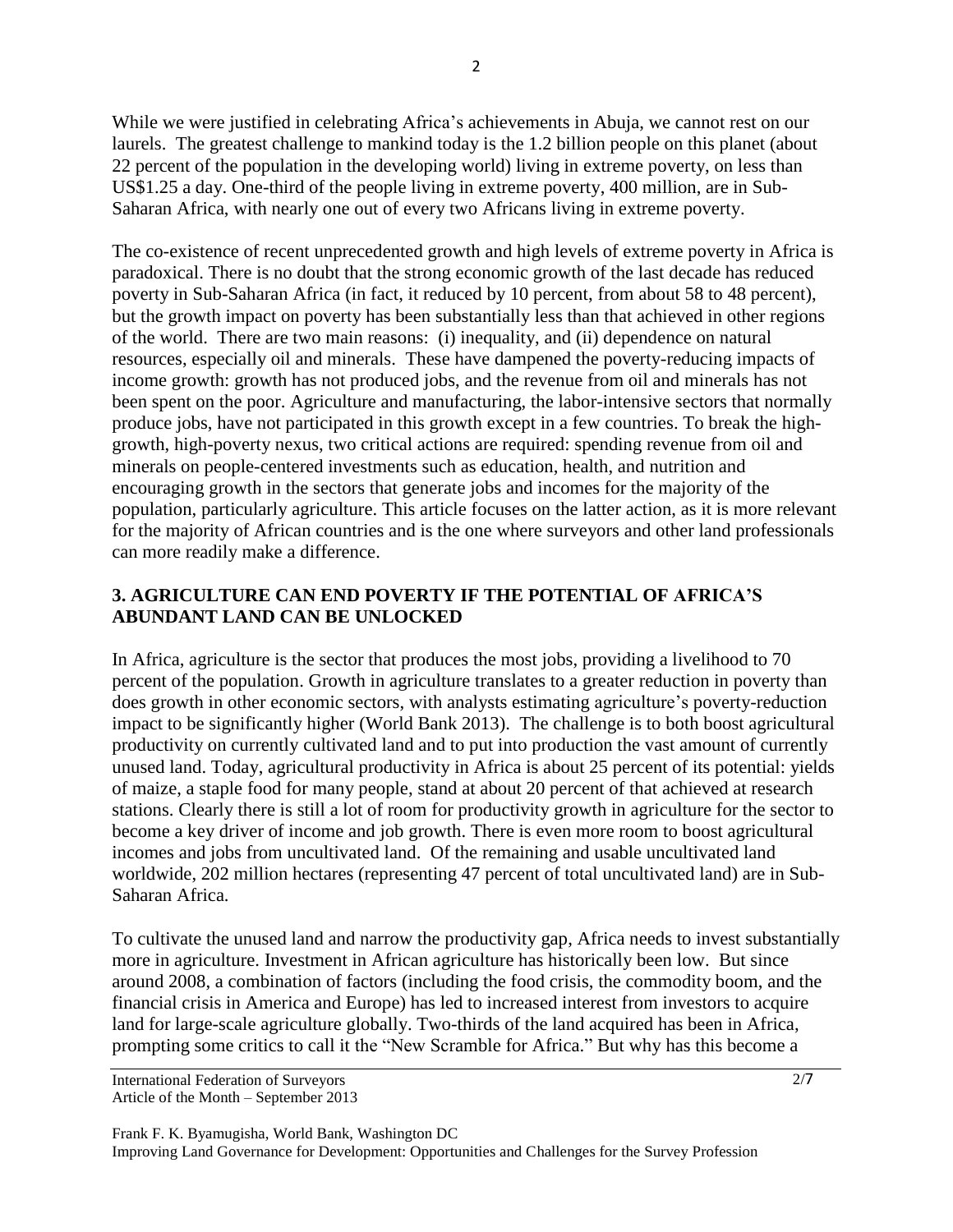bigger issue in Africa than in other regions of the world? The answer is that virtually all (about 90 percent) rural land in Africa is undocumented. As is commonly known, undocumented land is vulnerable to land grabbing and to expropriation with little or no compensation. Documentation of land is critical not only to protect local communities but also to provide security to investors. Increasing the bargaining power of local communities to reach a win-win agreement with investors is good for investment. In turn, increased investment and local participation are good for agriculture, the economy, employment and incomes, yielding a considerable impact on reducing extreme poverty (World Bank 2013). This is where land surveyors, other land professionals, and FIG can best contribute professionally.

#### **4. ACCELERATING LAND DOCUMENTATION AND GOVERNANCE IS KEY TO BOOSTING AGRICULTURE AND ENDING POVERTY**

But the million dollar question is this: If Africa has documented less than 10 percent of its rural land in the last 50 years of its independence and if only about 25 percent of the total land worldwide is documented, is it really feasible to document the remaining 90 percent of Africa's rural land in the next 10 to 20 years? And the challenge does not stop with rural land; there are also urban slums to reckon with, home to 70 percent of Africa's urban population. In my view, the answer is yes, if we are strategic and focused in our approach. Expedited documentation of land is an area in which surveyors and other land professionals can make a real difference, but we need to change the way we do business. We must ensure that we serve more people and accomplish more with less, and in a much shorter time than we have done in the last 135 years when FIG was first founded. It can be done but we need to learn from the contemporary history of land administration reform and act on recent lessons.

China and Vietnam provide relevant examples. China in 1978 and Vietnam in 1988 dismantled their collective farms and used long-term leases to allocate land rights to farming households. In China, this policy action launched an era of prolonged agricultural growth that transformed rural China and led to the largest reduction in poverty in history. The percentage of people living in extreme poverty declined from about 80 percent of the population in 1981, the highest in the world at that time, to only 13 percent in 2008. Similarly, Vietnam's land reform has also engineered remarkable agricultural growth and economic transformation in the last two decades, reducing extreme poverty there from 58 percent in the early 1990s to 14.5 percent in 2008.

Surveyors and land professionals should note that the land tenure reforms that introduced longterm leases in China and Vietnam were not accompanied by use of any spatial frameworks or cadastral mapping to delineate household land. In fact, Vietnam started developing a spatial framework for rural land holdings about five years ago, while China is only starting to do so now using satellite imagery. In other words, both China and Vietnam allocated land rights to households without a spatial framework, and certainly not one based on a detailed survey of boundaries. Similarly, when Thailand developed its Land Code in 1954, it provided for recognition of a continuum of rights, with seven categories of land rights recorded using spatial frameworks of varying degrees of detail, from doing without a cadastral map (not even a sketch) to using orthophotos to ultimately using cadastral maps based on detailed surveys of boundaries.

International Federation of Surveyors Article of the Month – September 2013 3/7

Frank F. K. Byamugisha, World Bank, Washington DC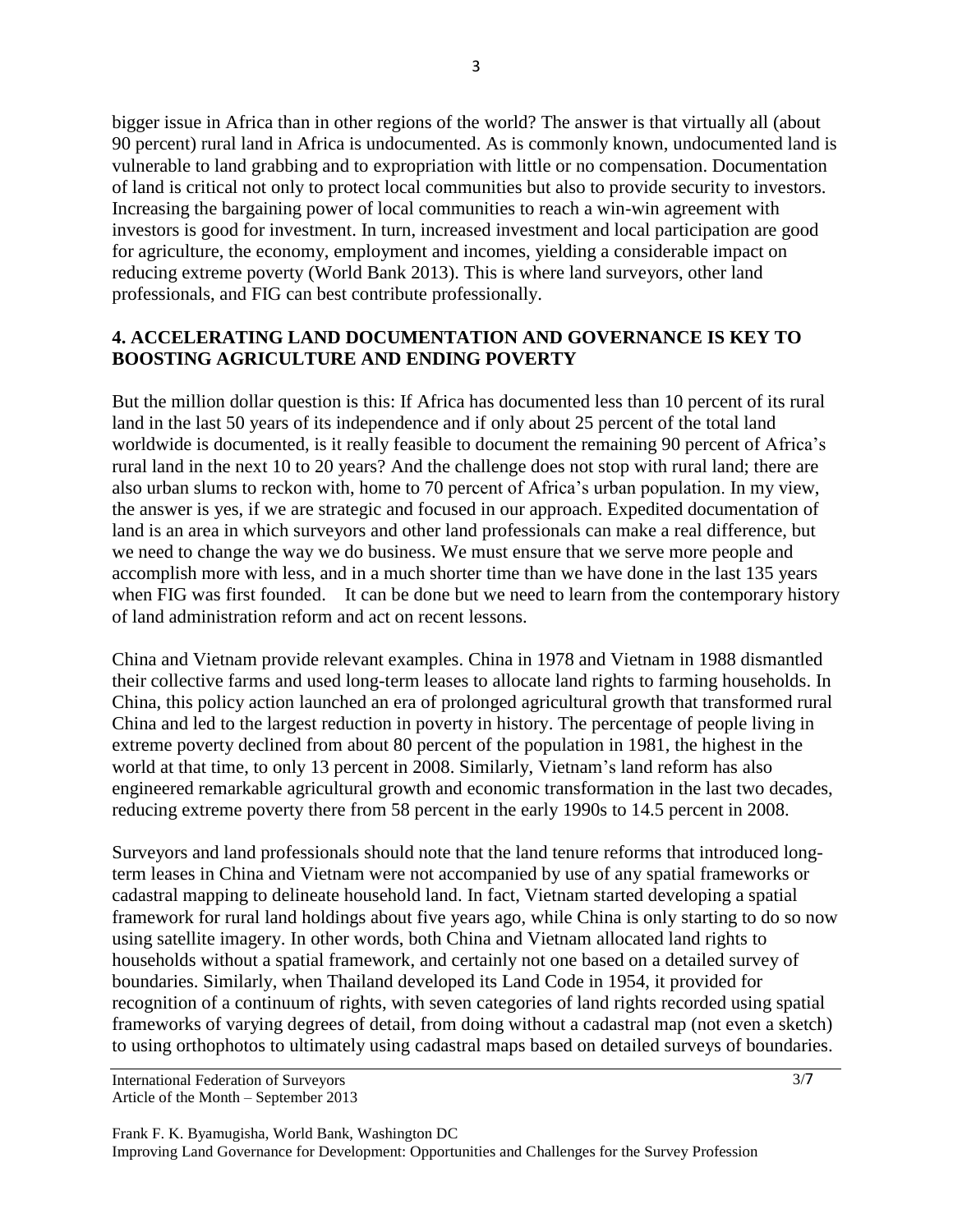It is not just Asian countries that have exercised flexibility in allocating a continuum of land rights to their people and in surveying their land. England and Wales have long used the general boundaries rule to document rural land using large-scale base maps. In Africa, significant progress in this direction has been made in the last 10 years. In three years, from 2003 to 2005, Ethiopia issued land use certificates for 20 million land parcels without even a sketch map. In June 2012, Rwanda completed a country-wide program to adjudicate and demarcate 10.3 million land parcels mainly using orthophoto maps. These land administration reform programs, combined with other agricultural and economic interventions, have done wonders for the economies of Ethiopia and Rwanda. Both economies have grown at 8-10 percent per year in the last half decade. As a result, Ethiopia reduced extreme poverty from over 40 percent to 30 percent in the last 10 years, while Rwanda reduced it from 55 percent to 40 percent in the same period.

Other African countries are following in the footsteps of Ethiopia and Rwanda in exercising flexibility to award and document land rights. Nigeria, Tanzania, Uganda, Mozambique, Namibia, Madagascar, Benin, Côte d'Ivoire, and Burkina Faso have land legislation that permits flexibility in measuring rural land boundaries. Pilots have been undertaken in these countries to take advantage of the favorable legislation.

## **5. NEED TO ACT DIFFERENTLY, FASTER AND TAKE ADVANTAGE OF MODERN TECHNOLOGY**

The lessons from experience are inspiring and provide hope and guidance. To continue and expand on these successes in Africa, we land professionals must lead the way. We need to act with a sense of urgency. We need to move away from rigid surveying standards and technologies to more flexible ones that meet today's needs while anticipating those of tomorrow. Relevance has to be our guiding principle, not accuracy: given limited budgets, we must balance accuracy with speed and cost when designing spatial frameworks. And we must take advantage of the opportunities offered by modern technology.

A growing number of people are already advocating and carrying forward these ideals in various forms and shapes, with a variety of names and labels. For example, Stig Enemark (2012) calls it "Spatially Fit-for-Purpose". Robin McLaren (2011) calls it "Crowd Sourcing". Michael Barry, Molero and Muhsen (2013) call it the "talking titler" while the Global Land Tool Network calls it a "Social Tenure Domain Model" (UN-Habitat 2008). Common to all of these high-flying initiatives is the desire for simple, affordable, fast, and community-supported approaches to designing spatial frameworks and to recording land rights and related information. The initiators are not mere research academics, intellectual dreamers, or knuckleheads, but rather well-meaning social innovators. Let us work with them to test these initiatives, scale up the successful ones, and most importantly, learn from those that fail. We need to appraise these and other investments and technologies to ensure that they are technically, economically, socially, and environmentally sound to meet the needs of society. The bottom line is that we need practical and bold new solutions to document the land rights of billions of people in rural areas and urban slums to get

International Federation of Surveyors Article of the Month – September 2013 4/7

Frank F. K. Byamugisha, World Bank, Washington DC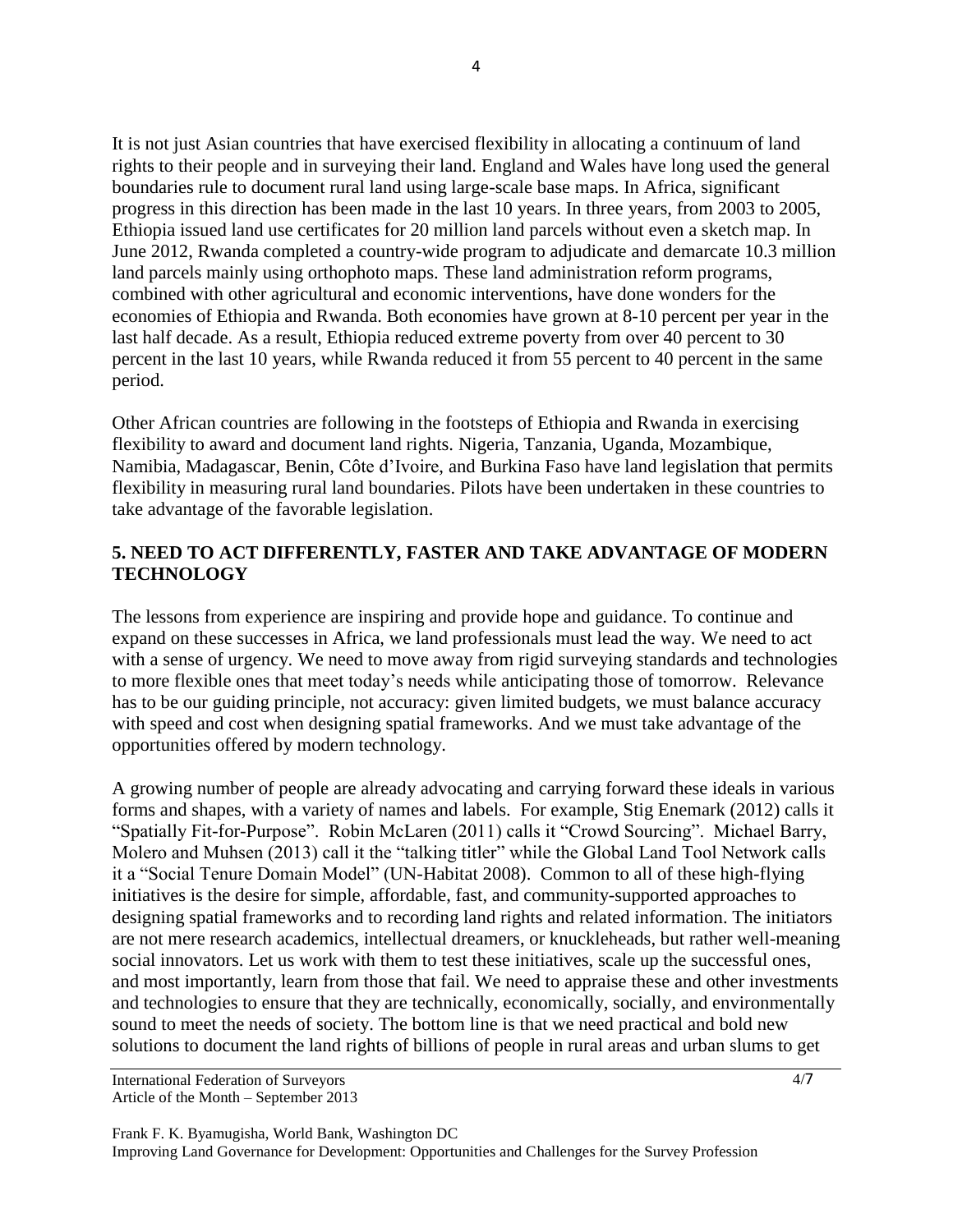them out of informality and extreme poverty.

We must redouble our efforts to remove inflexible surveying regulations, but we must also go beyond regulations. We must deal head on with educational and research institutions to ensure those education curricula for surveyors and other professionals move away from serving only a few people with over-engineered and costly solutions. We must instead be able to serve the masses, to recognize a continuum of land rights, and to focus on recording rights quickly and cheaply. We should not fix land boundaries in a costly way and in lengthy processes that take decades to complete national programs. The required changes go beyond educational and research institutions. The organization of work in ministries of lands, Land Commissions, and survey and mapping agencies must also change. Change is also needed among suppliers and service providers such as consultancy firms; and change must also reach advocacy groups and development partners. Simply put, the mindsets and attitudes of all key stakeholders in land governance must change

## **6. NEED TO SCALE UP SUCCESSFUL INNOVATIONS AND GLOBAL BEST PRACTICES**

Surveyors and other land professionals must be at the front and center of this massive change. Let us modernize and simplify surveying and mapping regulations to take advantage of modern technology to do things faster and cheaper. Let us also move forward with piloting new innovations and scaling up global best practices and pilots that are successful. For those that fail, let us learn from them to do better. Let us learn from the experiences of China, Vietnam, Thailand, Ethiopia, Rwanda, and many others. As professionals, we can and should position ourselves to play a central role in fighting extreme poverty, today's greatest challenge to mankind.

We at the World Bank are ready to work in partnership... We have prepared ourselves to support sound land governance with a combination of policy reforms and investments. In July 2013, after four years of review, we launched a report on improving land governance in Sub-Saharan Africa in a 10-point program that includes not only documenting land rights but also increasing land access for the poor, increasing efficiency in land administration, developing land administration in post-conflict countries, developing capacity, resolving land disputes, improving land use planning, improving management of public land, and strengthening property valuation and land tax policies (Byamugisha 2013). This US\$4.5 billion program will be implemented over 10 years, and we are looking forward to the support of all stakeholders to make it a reality.

## **7. CONCLUSIONS**

Eradicating extreme poverty is a formidable challenge but surveyors and other land professionals should see this as an opportunity to make a positive difference and improve the lives of people. But we have to act differently and with a lot of flexibility and urgency. The World Bank is seeking to strengthen partnerships in all possible ways, especially at the country level and with FIG, to improve land governance for development.

Frank F. K. Byamugisha, World Bank, Washington DC

International Federation of Surveyors Article of the Month – September 2013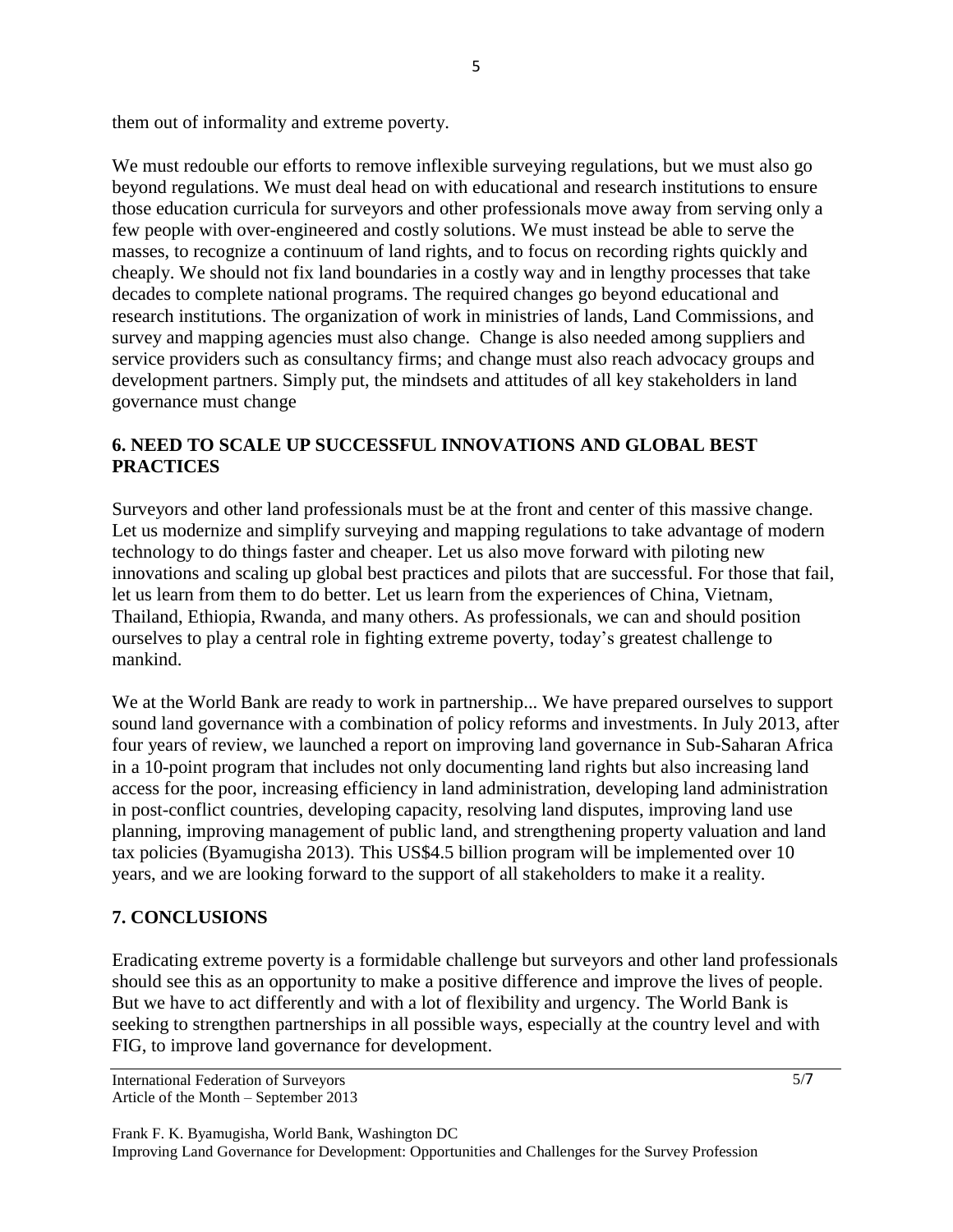With support from all our partners, we are confident that extreme poverty will be eradicated by 2030, precisely when FIG will be 152 years old. Our work must begin now. And we must do so with a sense of urgency.